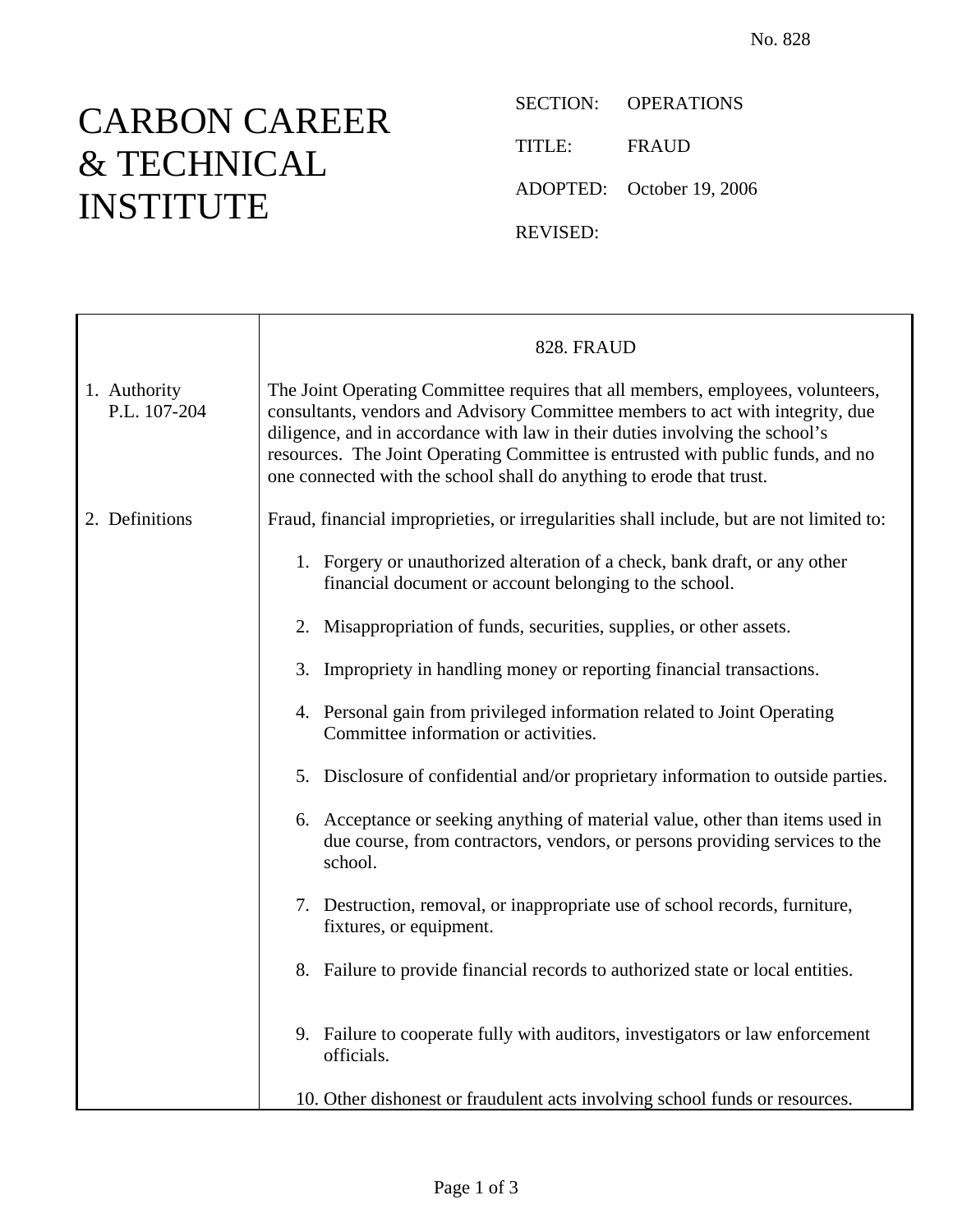|  | 3. Delegation of<br>Responsibility | The Administrative Director or designee shall develop and implement internal<br>controls designed to prevent and detect fraud, financial impropriety, or fiscal<br>irregularities within the school, subject to review and approval by the Joint<br><b>Operating Committee.</b>                                                                                                                                                                                                                     |
|--|------------------------------------|-----------------------------------------------------------------------------------------------------------------------------------------------------------------------------------------------------------------------------------------------------------------------------------------------------------------------------------------------------------------------------------------------------------------------------------------------------------------------------------------------------|
|  |                                    | The Administrative Director shall maintain a sound system of internal controls that<br>is designed to identify potential risks, evaluate the nature and extent of those risks,<br>and manage them effectively.                                                                                                                                                                                                                                                                                      |
|  |                                    | All administrators are responsible to be alert to any indication of fraud, financial<br>impropriety, or irregularity within their area of responsibility.                                                                                                                                                                                                                                                                                                                                           |
|  |                                    | The Administrative Director shall recommend to the Joint Operating Committee for<br>its approval completion of an interim audit when it is deemed necessary and<br>beneficial to the school.                                                                                                                                                                                                                                                                                                        |
|  |                                    | The Administrative Director shall ensure the appropriate authorities are notified,<br>pursuant to state law, when cases of fraud, embezzlement or theft have been<br>identified.                                                                                                                                                                                                                                                                                                                    |
|  | 4. Guidelines                      | Reporting                                                                                                                                                                                                                                                                                                                                                                                                                                                                                           |
|  |                                    | An employee who suspects fraud, impropriety, or irregularity shall immediately<br>report his/her suspicions to the Administrative Director. If the report involves the<br>Administrative Director, the employee shall report his/her suspicions to the<br>Superintendent of Record.                                                                                                                                                                                                                 |
|  | P.L. 107-204                       | Employees who bring forth a legitimate concern or suspicion about a potential<br>impropriety shall not be retaliated against. Those who do retaliate against such an<br>employee shall be subject to disciplinary action.                                                                                                                                                                                                                                                                           |
|  |                                    | Investigation                                                                                                                                                                                                                                                                                                                                                                                                                                                                                       |
|  |                                    | The Administrative Director shall have primary responsibility for conducting<br>necessary investigations of reported fraudulent activity.                                                                                                                                                                                                                                                                                                                                                           |
|  |                                    | Based on his/her judgment, the Administrative Director shall coordinate<br>investigative efforts with the School Solicitor, state and/or local auditors, law<br>enforcement officials, and the PA Department of Education, as necessary.<br>If the Administrative Director is involved in the complaint, the Superintendent of<br>Record is authorized to initiate investigation of the complaint and coordinate the<br>investigative efforts with individuals and agencies s/he deems appropriate. |
|  |                                    | Records shall be maintained for use in an investigation. Individuals found to have<br>altered or destroyed records shall be subject to disciplinary action.                                                                                                                                                                                                                                                                                                                                         |